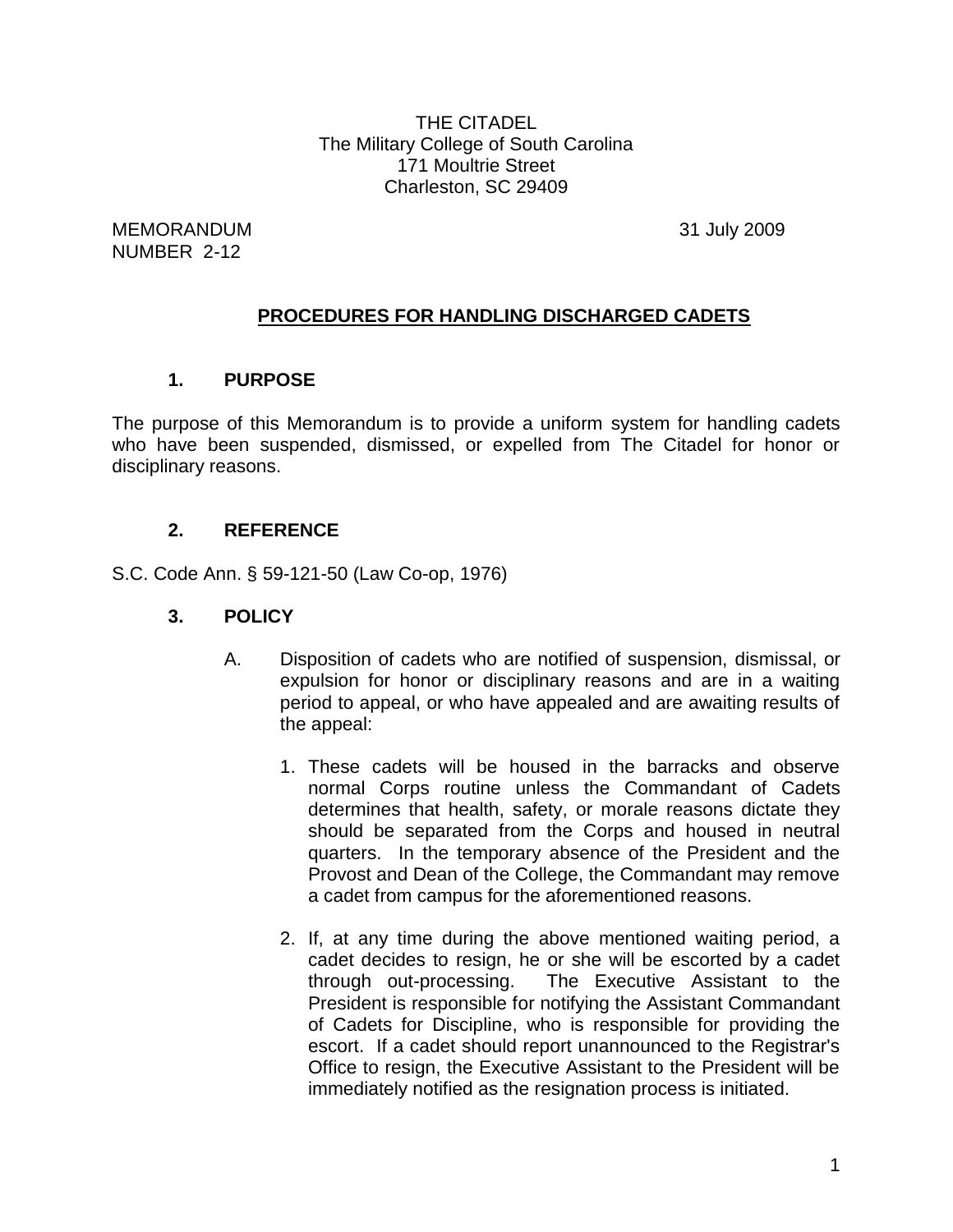- 3. When out-processing is completed, the cadet escort will report with the departing cadet to the Assistant Commandant of Cadets for Discipline. That office will insure the departing cadet clears his/her personal belongings from the barracks and billet him/her in the neutral quarters overnight if necessary. The Commandant's Department will be responsible for insuring the cadet's prompt departure from campus and for notifying the Executive Assistant to the President.
- B. Disposition of cadets who have exhausted all appeal rights and for whom suspension, dismissal, or expulsion has become final:
	- 1. The Executive Assistant to the President will immediately notify the Assistant Commandant of Cadets for Discipline to provide an escort for the discharged cadet.
	- 2. When out-processing is completed, the cadet escort will report with the discharged cadet to the Assistant Commandant of Cadets for Discipline. That office will insure the cadet clears his/her personal belongings from the barracks and billet the departing cadet in the neutral quarters overnight if necessary. The Commandant's Department will be responsible for insuring the cadet's prompt departure from campus and for notifying the Executive Assistant to the President.

# **4. NOTES**

# **A. Dates of official enactment and amendments:**

Approved by Director of Citadel Staff on 30 July 2009

#### **B. Responsible Department:**

Office of the President

#### **C. Responsible Official:**

Executive Assistant to the President

#### **D. Cross References**

None